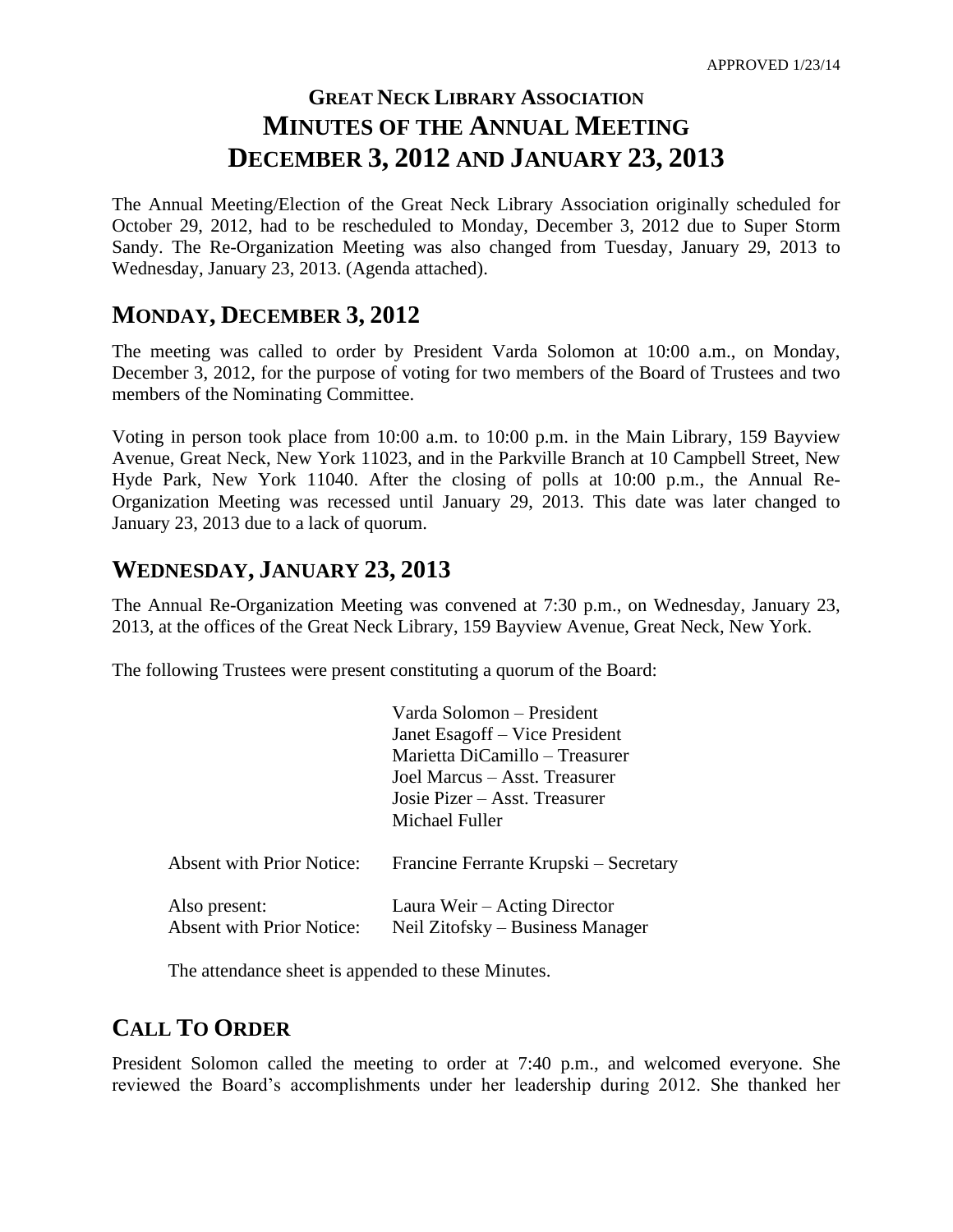fellow Trustees and staff as well as those representing our local newspapers in covering the Board meetings. In closing, she looked forward with excitement to productive years ahead.

## **ACTING SECRETARY**

Upon motion by Josie Pizer, seconded by Marietta DiCamillo, and after discussion, it was,

\_\_\_\_\_\_\_\_\_\_\_\_\_\_\_\_\_\_\_\_\_\_\_\_\_\_\_\_\_\_\_\_\_\_\_\_\_\_\_\_\_\_\_\_\_\_\_\_\_\_\_\_\_\_\_\_\_\_\_\_\_\_\_\_\_\_\_\_\_\_\_\_\_\_\_\_\_

**RESOLVED**, that the Board of Trustees of the Great Neck Library appoint Joel Marcus as acting Secretary, in the absence of Francine Ferrante Krupski, for the first portion of the Annual Re-Organization Meeting

**VOTE:** Yes 6 (DiCamillo, Esagoff, Fuller, Marcus, Pizer, Solomon) MOTION CARRIED UNANIMOUSLY

### **MINUTES**

Upon motion by Joel Marcus, seconded by Marietta DiCamillo, and after discussion, it was,

**RESOLVED**, that the Board of Trustees of the Great Neck Library approve the Minutes of the October 31, 2011, Annual Meeting/Election and January 24, 2012, Annual Re-Organization Meeting, as presented.

**VOTE:** Yes 6 (DiCamillo, Esagoff, Fuller, Marcus, Pizer, Solomon) MOTION CARRIED UNANIMOUSLY

## **REPORTS**

Reports from the President, Treasurer and the Library Director are in the Annual Report which is attached to these Minutes.

## **PRESENTATION TO RETIRING MEMBERS OF THE NOMINATING COMMITTEE**

Seats on the Nominating Committee expired for Naomi Feldheim, Marie Franzoni and Steven Walk as well as Michael Fuller who resigned towards the end of his term to fill a vacancy on the Board of Trustees. Certificate of Appreciation was presented to Michael Fuller. Arrangements will be made for the others, who were not at the meeting, to pick up their certificates.

Martin Sokol, who resigned from the Board on September 20, 2012, was also acknowledged for his contributions to the Board of Trustees and he will be presented with a Certificate of Appreciation.

Respectfully submitted,

Joel Marcus Acting Secretary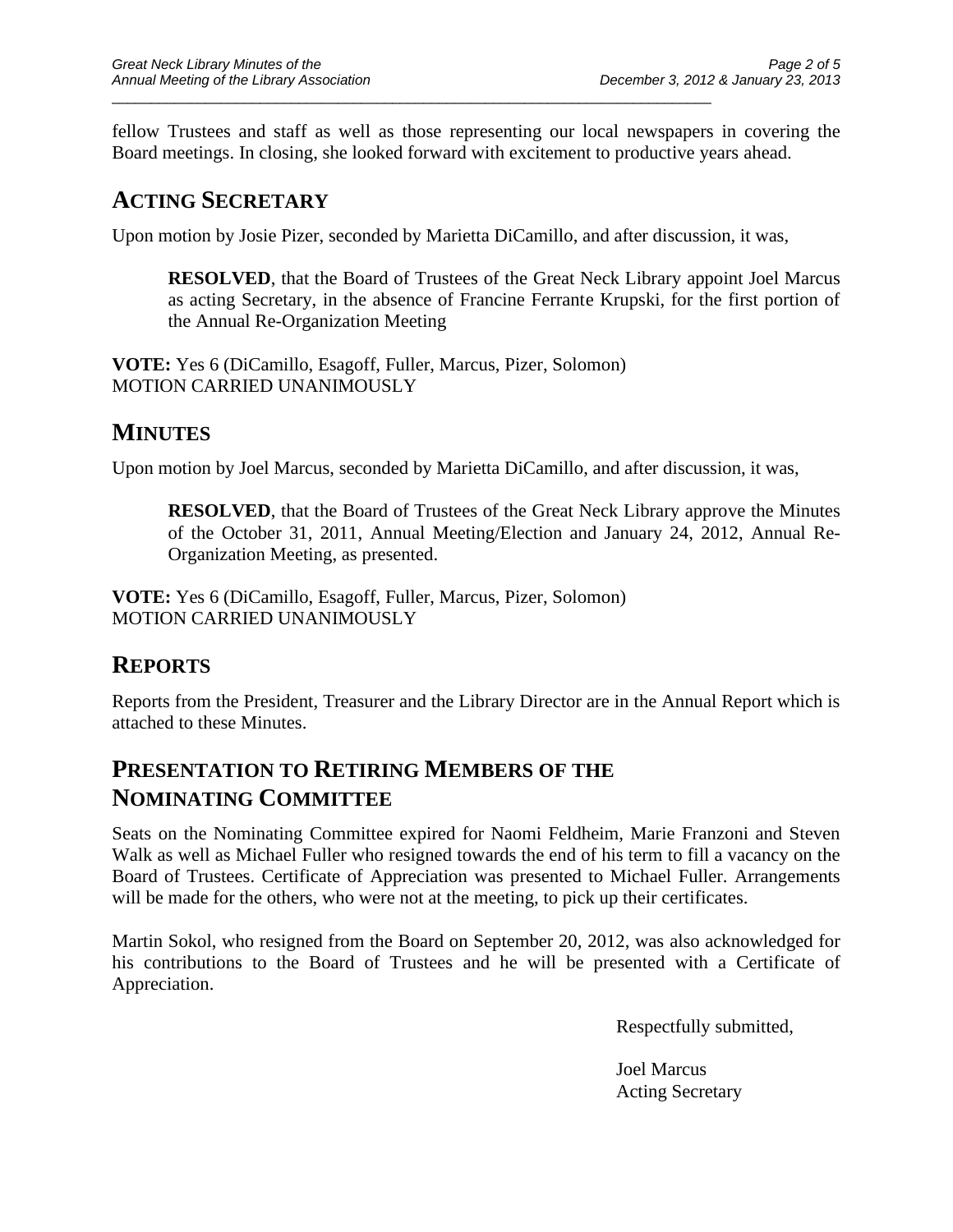## **NEW BUSINESS**

#### a) ELECTION OF OFFICERS

#### President

Josie Pizer nominated Marietta DiCamillo. There were no other nominations. *Marietta DiCamillo was unanimously elected President.*

\_\_\_\_\_\_\_\_\_\_\_\_\_\_\_\_\_\_\_\_\_\_\_\_\_\_\_\_\_\_\_\_\_\_\_\_\_\_\_\_\_\_\_\_\_\_\_\_\_\_\_\_\_\_\_\_\_\_\_\_\_\_\_\_\_\_\_\_\_\_\_\_\_\_\_\_\_

#### Vice President

Joel Marcus nominated Francine Ferrante Krupski. No other nominations were received. *Francine Ferrante Krupski was unanimously elected Vice President.*

#### Treasurer

Joel Marcus nominated Josie Pizer. There were no other nominations. *Josie Pizer was unanimously elected Treasurer*.

#### Assistant Treasurer

Varda Solomon nominated Joel Marcus. There were no other nominations. *Joel Marcus was unanimously elected Assistant Treasurer.*

#### Assistant Treasurer

Josie Pizer nominated Varda Solomon, who declined. Varda Solomon nominated Michael Fuller. There were no other nominations. *Michael Fuller was unanimously elected Assistant Treasurer.*

#### **Secretary**

Janet Esagoff nominated Varda Solomon. There were no other nominations. *Varda Solomon was unanimously elected Secretary.*

Trustee Solomon congratulated Trustee DiCamillo on her new role as president. Trustee Marcus acknowledged the wonderful work Trustee Solomon accomplished as president.

#### b) 2013/2014 BOARD MEETING DATES

#### **Upon motion by Joel Marcus, seconded by Josie Pizer, and after discussion, it was,**

**RESOLVED**, that the Board of Trustees of the Great Neck Library accept the calendar of Board of Trustees meetings for 2013/2014 as amended.

February 19, 2013 – Board Meeting – Community Room March 5 – Budget Workshop – Community Room March 21 (Thursday) – Board Meeting – Community Room March 26 – Budget Workshop – Multi-Purpose Room April 9 – Budget Hearing/Adoption – Community Room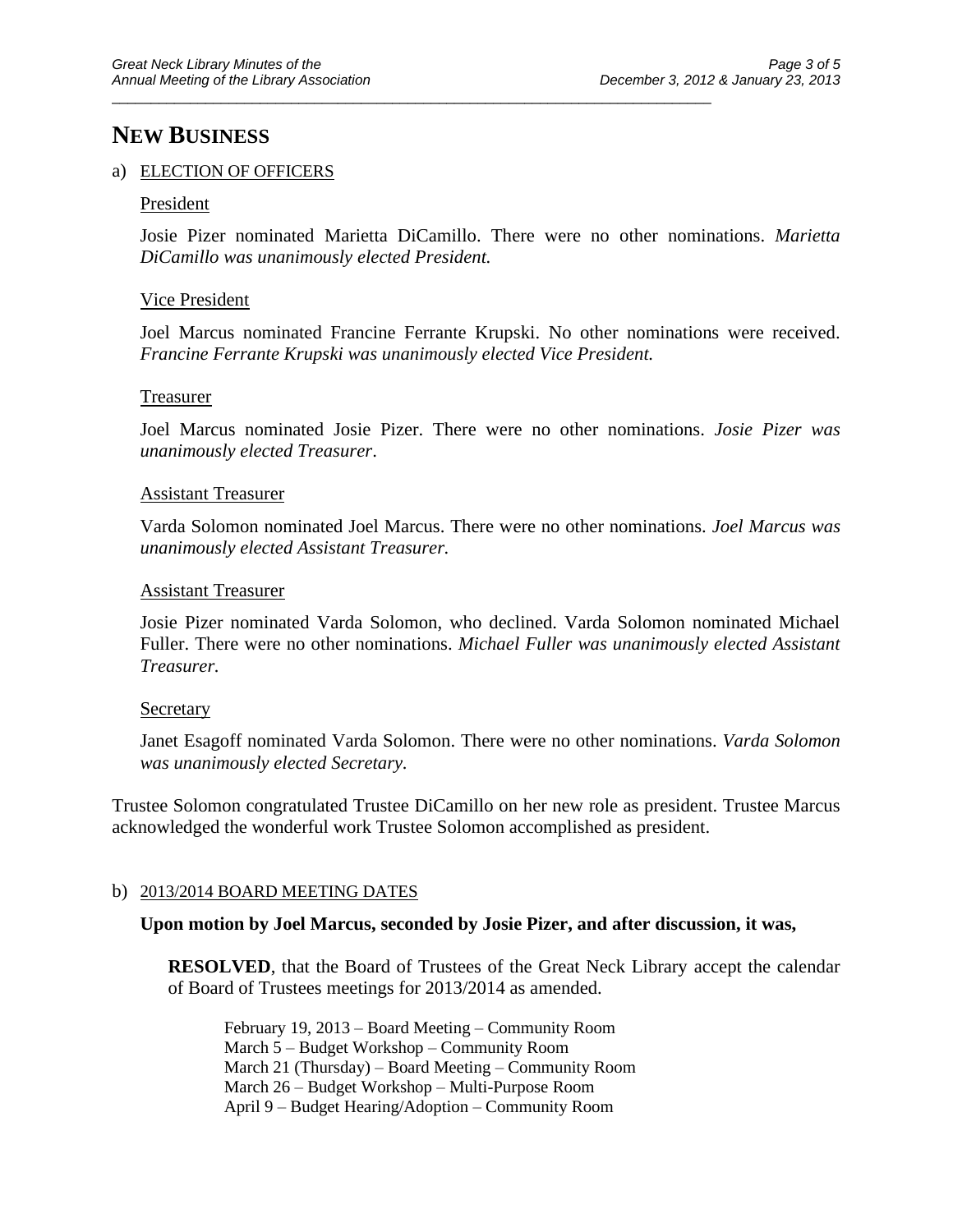April 23 – Board Meeting – Community Room May 28 – Board Meeting – Station Branch June 25 – Board Meeting – Community Room September 24 – Board Meeting – Community Room October 22 – Board Meeting – Community Room October 28 (Monday, 10 a.m.-10 p.m.) – Annual Meeting/Election – Main & Parkville November 19 – Board Meeting – Parkville Branch December 17 – Board Meeting – Community Room January 14, 2014 – Board Meeting – Community Room January 21 – Annual Re-Organization Meeting – Community Room

**VOTE:** Yes 6 (DiCamillo, Esagoff, Fuller, Marcus, Pizer, Solomon) MOTION CARRIED UNANIMOUSLY

### c) BOARD ELECTED MEMBERS TO THE NOMINATING COMMITTEE

\_\_\_\_\_\_\_\_\_\_\_\_\_\_\_\_\_\_\_\_\_\_\_\_\_\_\_\_\_\_\_\_\_\_\_\_\_\_\_\_\_\_\_\_\_\_\_\_\_\_\_\_\_\_\_\_\_\_\_\_\_\_\_\_\_\_\_\_\_\_\_\_\_\_\_\_\_

### **Upon motion by Michael Fuller, seconded by Josie Pizer, and after discussion, it was,**

**RESOLVED**, that the Board of Trustees of the Great Neck Library elect Linda Cohen and Steven Walk to the Nominating Committee for a one-year term each ending January 2014.

**VOTE:** Yes 6 (DiCamillo, Esagoff, Fuller, Marcus, Pizer, Solomon) MOTION CARRIED UNANIMOUSLY

### **ANY OTHER BUSINESS**

### (a) COMMITTEE APPOINTMENTS REMINDER

President DiCamillo asked the Trustees to send her their interests as to which Committees they would like to serve on. The Director Search Committee is a committee of the whole. The Personnel Committee will continue as currently constituted since negotiations are ongoing. The Board representation on the Building Advisory Committee remains the same. Trustee DiCamillo is also looking for representatives to the NLS and the Great Neck VOA meetings.

### (b) NASSAU LIBRARY SYSTEM

Member Library comments are due to NLS by February 18, 2012. Trustee Pizer, Chair of the Finance Committee, will prepare a draft which she will circulate to the other trustees. She suggested contacting the other three libraries who opposed the assessment formula to find out if they would be interested in joining Great Neck as a standalone group.

Trustee Esagoff stated that, according to NYS Librarian Bernard Margolis, NLS is within their rights to do what they are doing and if Great Neck were to pursue this legally, it would be very costly.

Public Comment: Joan Adickman (c) SELECTION OF CONSTRUCTION ATTORNEY